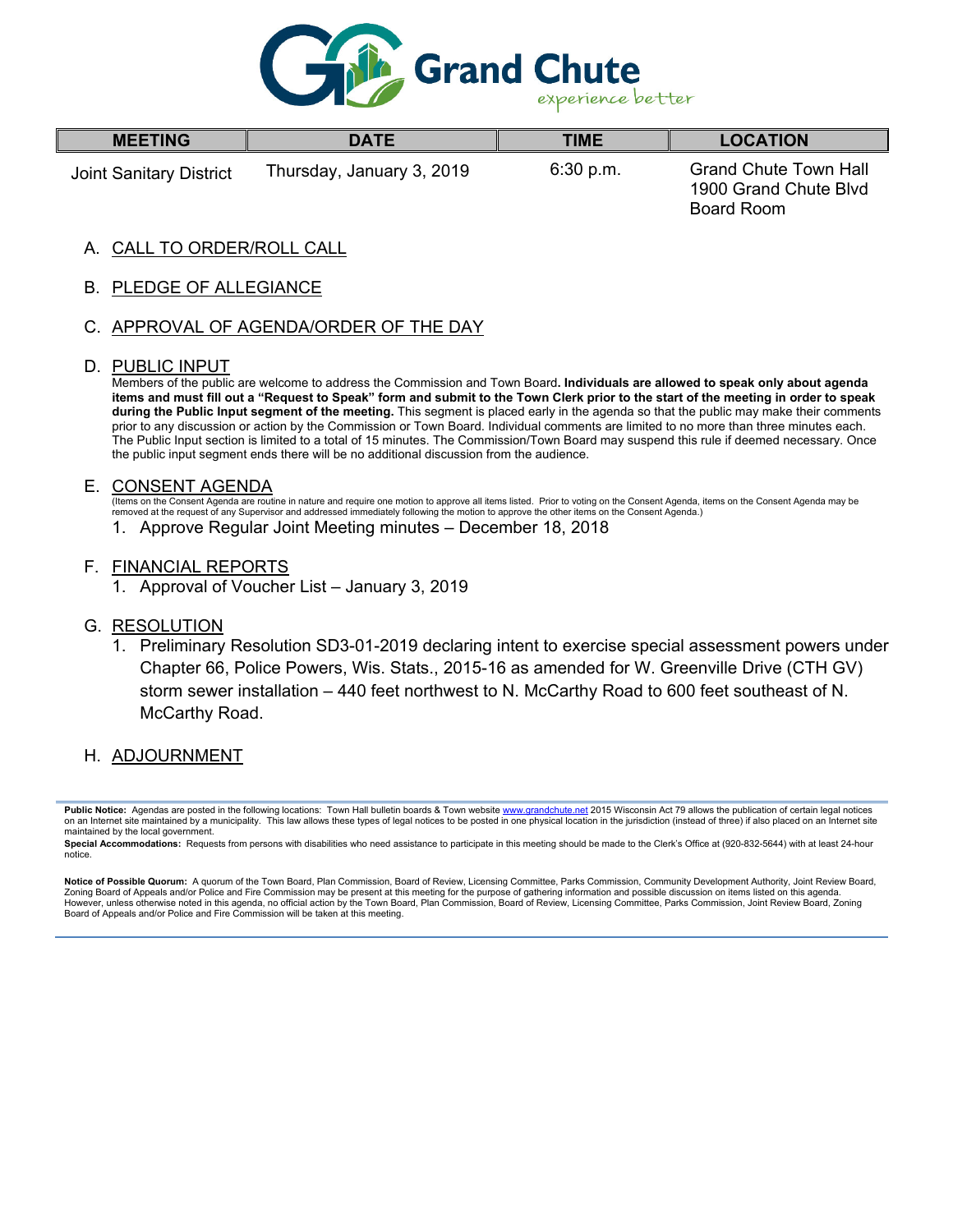# JOINT REGULAR MEETING – SANITARY DISTRICT NO. 1, NO. 2, NO. 3 & EAST SIDE UTILITY DISTRICT – 1900 W. GRAND CHUTE BLVD., GRAND CHUTE, WI – DECEMBER 18, 2018

## CALL TO ORDER/ROLL CALL

Meeting called to order at 6:30 p.m. by Dave Schowalter, presiding officer.

PRESENT: Dave Schowalter, Jeff Nooyen, Travis Thyssen, Bruce Sherman, Eric Davidson, and Angie Cain, Town Clerk

STAFF: Jim March, Town Administrator; Bob Buckingham, Community Development Director; Greg Peterson, Police Chief; Tim Bantes, Fire Chief; Julie Wahlen, Finance Director; Bob Heimann; IT Director Katie Schwartz, Director of Public Works; Karen Heyrman; Deputy Public Works Director; Brent Braun, IT; Mike Patza, Town Planner; Phyl Peters, Police Department; several police officers; Attorney Rossmeissl, Herrling Clark Law Offices; Carl Sutter, McMahon Associates

OTHERS: 4 signed attendance

PLEDGE OF ALLEGIANCE

President Schowalter led the Pledge of Allegiance.

APPROVAL OF AGENDA/ORDER OF THE DAY

## **Motion (Nooyen/Davidson) to approve the agenda as printed. Motion carried.**

PUBLIC INPUT – There was no public input.

CONSENT AGENDA

Approve Regular Joint Meeting minutes – December 4, 2018

Accept Monthly Report – November 2018

## **Motion (Sherman/Thyssen) to approve the consent agenda. Motion carried.**

FINANCIAL REPORTS

Approval of Voucher Lists – December 18, 2018 San 1, 2, 3 & East Side – \$301,278.27 ACH – \$24,240.62

## **Motion (Thyssen/Davidson) to approve the voucher list. Motion carried.**

ADJOURNMENT

## **Motion (Nooyen/Sherman) to adjourn. Motion carried.**

Meeting adjourned 6:32 p.m.

\_\_\_\_\_\_\_\_\_\_\_\_\_\_\_\_\_\_\_\_\_\_\_\_\_\_\_\_\_\_\_\_

These minutes were taken at a regular meeting held on December 18, 2018 and entered in this record book, December 19, 2018 by:

*Angie Cain* 

Angie Cain, Town Clerk Joint Sanitary District No. 1, No. 2, No. 3 & East Side Utility District **Initial Draft**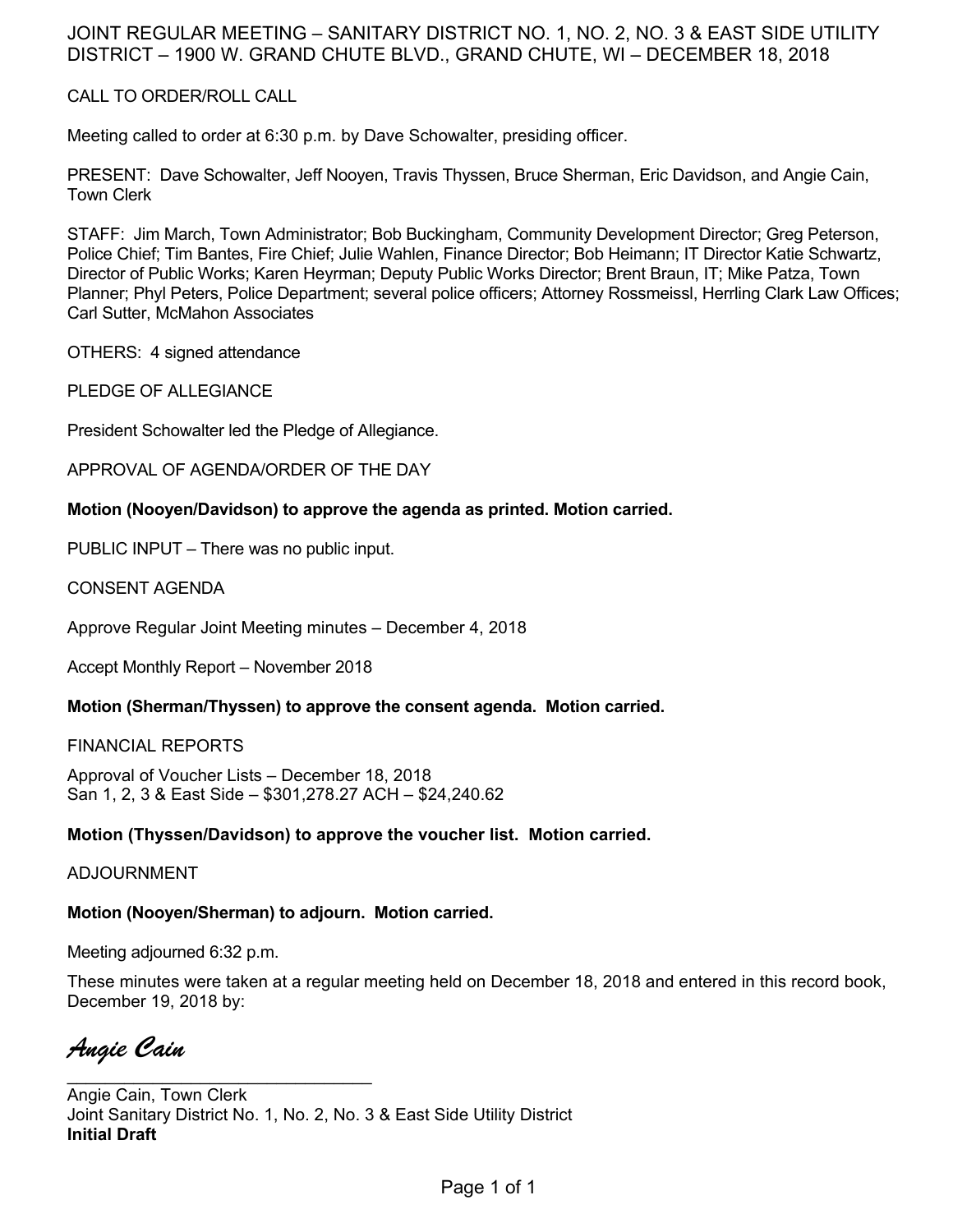| TOWN OF GRAND CHUTE              |                            |                                                                                      | Check Register - SAN Voucher - NO ACH<br>Check Issue Dates: 12/19/2018 - 1/3/2019 | Page: 2<br>Dec 26, 2018 01:33PM                                                                                                                     |                                                              |                                        |
|----------------------------------|----------------------------|--------------------------------------------------------------------------------------|-----------------------------------------------------------------------------------|-----------------------------------------------------------------------------------------------------------------------------------------------------|--------------------------------------------------------------|----------------------------------------|
| Check<br>Number                  | Check<br><b>Issue Date</b> | Payee                                                                                | Invoice<br>Number                                                                 | Description                                                                                                                                         | Invoice GL Account                                           | Check<br>Amount                        |
|                                  | Total 93440:               |                                                                                      |                                                                                   |                                                                                                                                                     |                                                              | 7,650.00                               |
| 93441                            |                            | 01/03/2019 HEARTLAND BUSINESS SYST                                                   | 280909-H                                                                          | ANNUAL PHONE SUPPORT                                                                                                                                | 63-03-82000-290                                              | 1,956.96                               |
|                                  | Total 93441:               |                                                                                      |                                                                                   |                                                                                                                                                     |                                                              | 1,956.96                               |
|                                  |                            | 93452 01/03/2019 MARTENSON & EISELE INC                                              | 57682-R                                                                           | WETLAND DELINEATION-ROW MCCARTHY RD                                                                                                                 | 63-00-10700                                                  | 1,031.96                               |
|                                  | Total 93452:               |                                                                                      |                                                                                   |                                                                                                                                                     |                                                              | 1,031.96                               |
| 93453<br>93453<br>93453<br>93453 |                            | 01/03/2019 MCMAHON<br>01/03/2019 MCMAHON<br>01/03/2019 MCMAHON<br>01/03/2019 MCMAHON | 0912259<br>0912572<br>0912573<br>0912576                                          | <b>GIS SUPPORT</b><br>CONST ADMIN/ONSITE REP AMBERWOOD LA STO<br>BENTWOOD STATES-CONST ADMIN/ONSITE REP<br>1ST ADD TO WHISPERING GROVES DESIGN SVCS | 63-03-82000-290<br>63-00-10700<br>63-00-10700<br>63-00-10700 | 757.53<br>7,416.46<br>666,50<br>507.40 |
|                                  | Total 93453:               |                                                                                      |                                                                                   |                                                                                                                                                     |                                                              | 9,347.89                               |
| 93455                            |                            | 01/03/2019 OPG-3 INC                                                                 | 3004                                                                              | LASER FICHE ANNUAL SUPPORT                                                                                                                          | 63-03-82000-290                                              | 3,350.55                               |
|                                  | Total 93455:               |                                                                                      |                                                                                   |                                                                                                                                                     |                                                              | 3,350.55                               |
| 93464                            |                            | 01/03/2019 SYSTEMS TECHNOLOGIES                                                      | 704030                                                                            | REPLACED 3 CAT6 JACKS THAT WERE BAD                                                                                                                 | 63-03-82000-290                                              | 48.57                                  |
|                                  | Total 93464:               |                                                                                      |                                                                                   |                                                                                                                                                     |                                                              | 48.57                                  |
| 93465                            |                            | 01/03/2019 TOWN OF GRAND CHUTE                                                       | 12142018                                                                          | TAX BILL PAYMENT - REMOVE UTILITY CHG                                                                                                               | 63-00-14500                                                  | 887.23                                 |
|                                  | Total 93465:               |                                                                                      |                                                                                   |                                                                                                                                                     |                                                              | 887.23                                 |
| 93468                            |                            | 01/03/2019 TWO RIVERS PUBLIC SCHOO                                                   | 122618                                                                            | TWO C4500 CISCO FIBER SWITCHES                                                                                                                      | 63-00-37200                                                  | 1,050.00                               |
|                                  | Total 93468:               |                                                                                      |                                                                                   |                                                                                                                                                     |                                                              | 1,050.00                               |
| Total 63:                        |                            |                                                                                      |                                                                                   |                                                                                                                                                     |                                                              | 30,191.62                              |
|                                  | Grand Totals:              |                                                                                      |                                                                                   |                                                                                                                                                     |                                                              | 189,737.61                             |

| Dave Schowalter, President:   |  |
|-------------------------------|--|
| Jeff Nooyen, Commissioner:    |  |
| Travis Thyssen, Commissioner: |  |
| Bruce Sherman, Commissioner:  |  |
| Eric Davidson, Commissioner:  |  |
| Angie Cain, Secretary:        |  |
| Julie M. Wahlen, Treasurer:   |  |
|                               |  |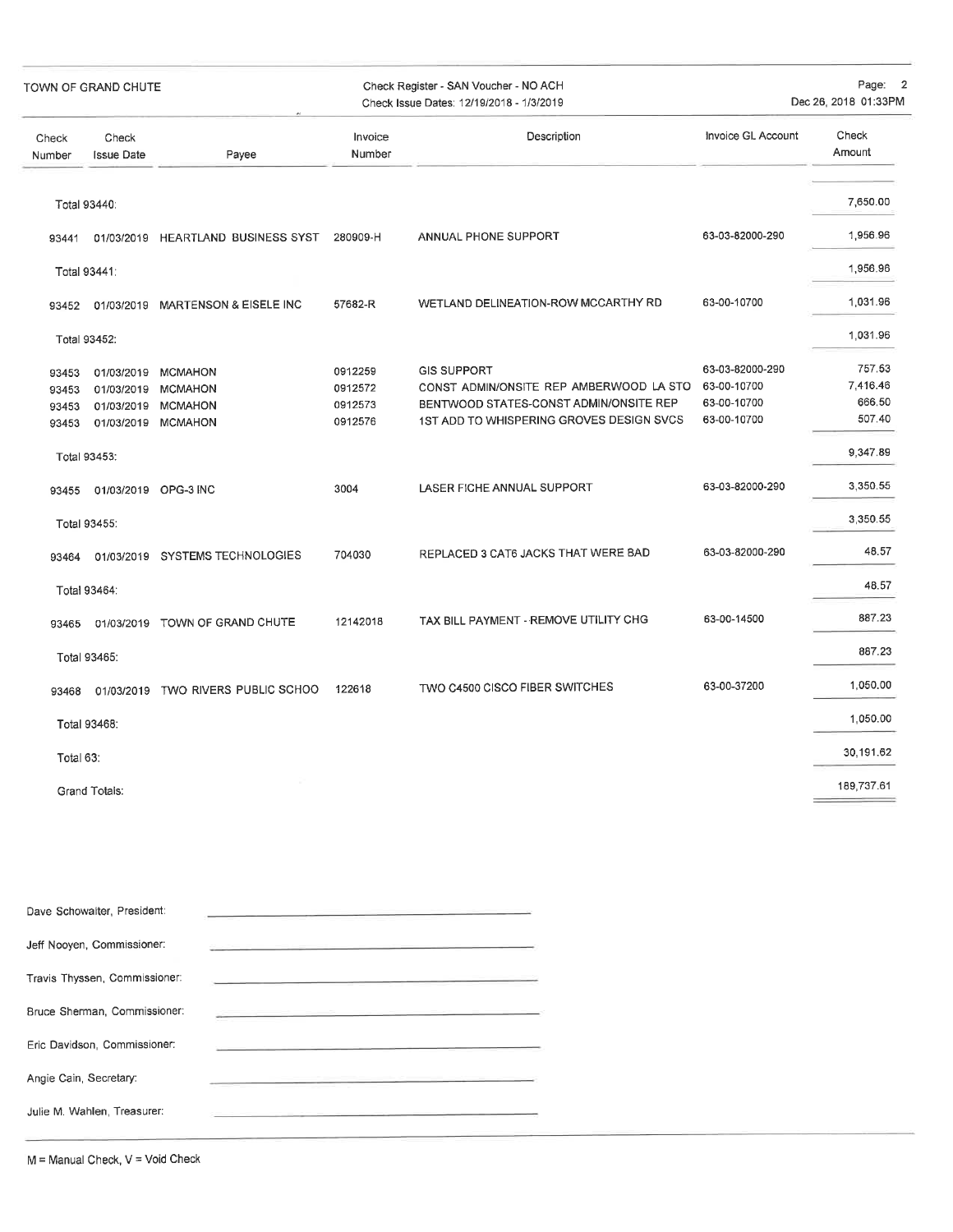| TOWN OF GRAND CHUTE |                                           | Check Register - SAN Voucher - NO ACH<br>Check Issue Dates: 12/19/2018 - 1/3/2019  |                                                                                 |                                                     | Page: 1<br>Dec 26, 2018 01:33PM                                                                                                                                                                                |                                                                         |                                                                |
|---------------------|-------------------------------------------|------------------------------------------------------------------------------------|---------------------------------------------------------------------------------|-----------------------------------------------------|----------------------------------------------------------------------------------------------------------------------------------------------------------------------------------------------------------------|-------------------------------------------------------------------------|----------------------------------------------------------------|
|                     | Check<br>Number                           | Check<br><b>Issue Date</b>                                                         | Payee                                                                           | Invoice<br>Number                                   | Description                                                                                                                                                                                                    | Invoice GL Account                                                      | Check<br>Amount                                                |
| 61                  | 93422                                     |                                                                                    | 12/20/2018 WE ENERGIES                                                          | 0475-274-330-                                       | DEC 2018 ENERGY COSTS - BOOSTER STATIONS                                                                                                                                                                       | 61-01-62600-344                                                         | 8,082.63                                                       |
|                     |                                           | Total 93422:                                                                       |                                                                                 |                                                     |                                                                                                                                                                                                                |                                                                         | 8,082.63                                                       |
|                     | 93444                                     | 01/03/2019                                                                         | <b>JIM FISCHER INC</b>                                                          | 1084689-IN                                          | CONCRETE REPAIR ON NICOLET STREET                                                                                                                                                                              | 61-01-67300-390                                                         | 1,500.00                                                       |
|                     |                                           | Total 93444:                                                                       |                                                                                 |                                                     |                                                                                                                                                                                                                |                                                                         | 1,500.00                                                       |
|                     | 93447                                     | 01/03/2019                                                                         | KRUCZEK CONSTRUCTION IN                                                         | 122618                                              | PERKINS STREET WATER MAIN REPLACEMENT                                                                                                                                                                          | 61-00-10700                                                             | 126,572.97                                                     |
|                     |                                           | Total 93447:                                                                       |                                                                                 |                                                     |                                                                                                                                                                                                                |                                                                         | 126,572.97                                                     |
|                     | 93453<br>93453<br>93453<br>93453<br>93453 | 01/03/2019<br>01/03/2019<br>01/03/2019<br>01/03/2019<br>01/03/2019<br>Total 93453: | MCMAHON<br><b>MCMAHON</b><br><b>MCMAHON</b><br><b>MCMAHON</b><br><b>MCMAHON</b> | 0912548<br>0912598<br>0912599<br>0912603<br>0912606 | WHITE HAWK MEADOWS 4-PHASE B ONSITE REP<br>ELSNER RD WATERMAIN-ENGINEERING SVCS<br>WATERMAIN DESIGN BLUEMOUND/8TH/LILAS DR<br>WREN DR TO CTH A-CONSTR ADMIN/ONSITE OBS<br>PERKINS ST - CONSTR ADMIN/ONSITE REP | 61-00-10701<br>61-00-10700<br>61-00-10700<br>61-00-10700<br>61-00-10700 | 230.45<br>64.80<br>388.80<br>9,862.67<br>9,060.11<br>19,606.83 |
|                     |                                           |                                                                                    |                                                                                 |                                                     |                                                                                                                                                                                                                |                                                                         | 155,762.43                                                     |
|                     | Total 61:                                 |                                                                                    |                                                                                 |                                                     |                                                                                                                                                                                                                |                                                                         |                                                                |
| 62                  | 93419                                     | 12/20/2018                                                                         | FOX WEST REGIONAL SEWER 4196                                                    |                                                     | VACTOR WASTE DISPOSAL COSTS                                                                                                                                                                                    | 62-02-83100-390                                                         | 999.36                                                         |
|                     |                                           | Total 93419:                                                                       |                                                                                 |                                                     |                                                                                                                                                                                                                |                                                                         | 999.36                                                         |
|                     | 93428                                     |                                                                                    | 01/03/2019 AMERICAN CONSERVATION &                                              | 9046                                                | AQUAHAWK MONTHLY BILLING                                                                                                                                                                                       | 62-02-85100-290                                                         | 904.00                                                         |
|                     |                                           | Total 93428:                                                                       |                                                                                 |                                                     |                                                                                                                                                                                                                |                                                                         | 904.00                                                         |
|                     | 93434<br>93434                            | 01/03/2019<br>01/03/2019                                                           | CITY OF APPLETON<br>CITY OF APPLETON                                            | 1229-1<br>1229-2                                    | METERING SOFTWARE 10/14-12/31/18<br>METERING SOFTWARE 1/1/19-10/13/19                                                                                                                                          | 62-02-85100-290<br>62-02-85100-290                                      | 147.68<br>552.32                                               |
|                     |                                           | Total 93434:                                                                       |                                                                                 |                                                     |                                                                                                                                                                                                                |                                                                         | 700.00                                                         |
|                     | 93453<br>93453<br>93453                   |                                                                                    | 01/03/2019 MCMAHON<br>01/03/2019 MCMAHON<br>01/03/2019 MCMAHON                  | 0092582<br>0912546<br>0912601                       | ELSNER RD SAN 2 DESIGN SVCS<br>WHITE HAWK MEADOWS 4-PHASE B-ONSITE SVC<br>CONSTR ADMIN/ONSITE OBSERVATION WREN DR                                                                                              | 62-00-10700<br>62-00-10701<br>62-00-10700                               | 64.80<br>32.00<br>1,083.40                                     |
|                     |                                           | Total 93453:                                                                       |                                                                                 |                                                     |                                                                                                                                                                                                                |                                                                         | 1.180.20                                                       |
|                     | Total 62:                                 |                                                                                    |                                                                                 |                                                     |                                                                                                                                                                                                                |                                                                         | 3,783.56                                                       |
| 63                  |                                           |                                                                                    |                                                                                 |                                                     |                                                                                                                                                                                                                |                                                                         |                                                                |
|                     |                                           |                                                                                    | 93430 01/03/2019 AYRES ASSOCIATES                                               | 178107                                              | MCCARTHY RD DESIGN & CONSTRUCTION SVCS                                                                                                                                                                         | 63-00-10700                                                             | 3,683.49                                                       |
|                     |                                           | Total 93430:                                                                       |                                                                                 |                                                     |                                                                                                                                                                                                                |                                                                         | 3,683.49                                                       |
|                     | 93438                                     |                                                                                    | 01/03/2019 DLT SOLUTIONS LLC                                                    | 122618                                              | AUTOCAD ANNUAL SUBSCRIPTION RENEWAL                                                                                                                                                                            | 63-03-82000-290                                                         | 1,184.97                                                       |
|                     |                                           | Total 93438:                                                                       |                                                                                 |                                                     |                                                                                                                                                                                                                |                                                                         | 1,184.97                                                       |
|                     | 93440                                     |                                                                                    | 01/03/2019 FIRST AMERICAN TITLE CO                                              | 925-65024245                                        | STORM WATER/POND MNT AGREEMENTS                                                                                                                                                                                | 63-03-82000-210                                                         | 7,650.00                                                       |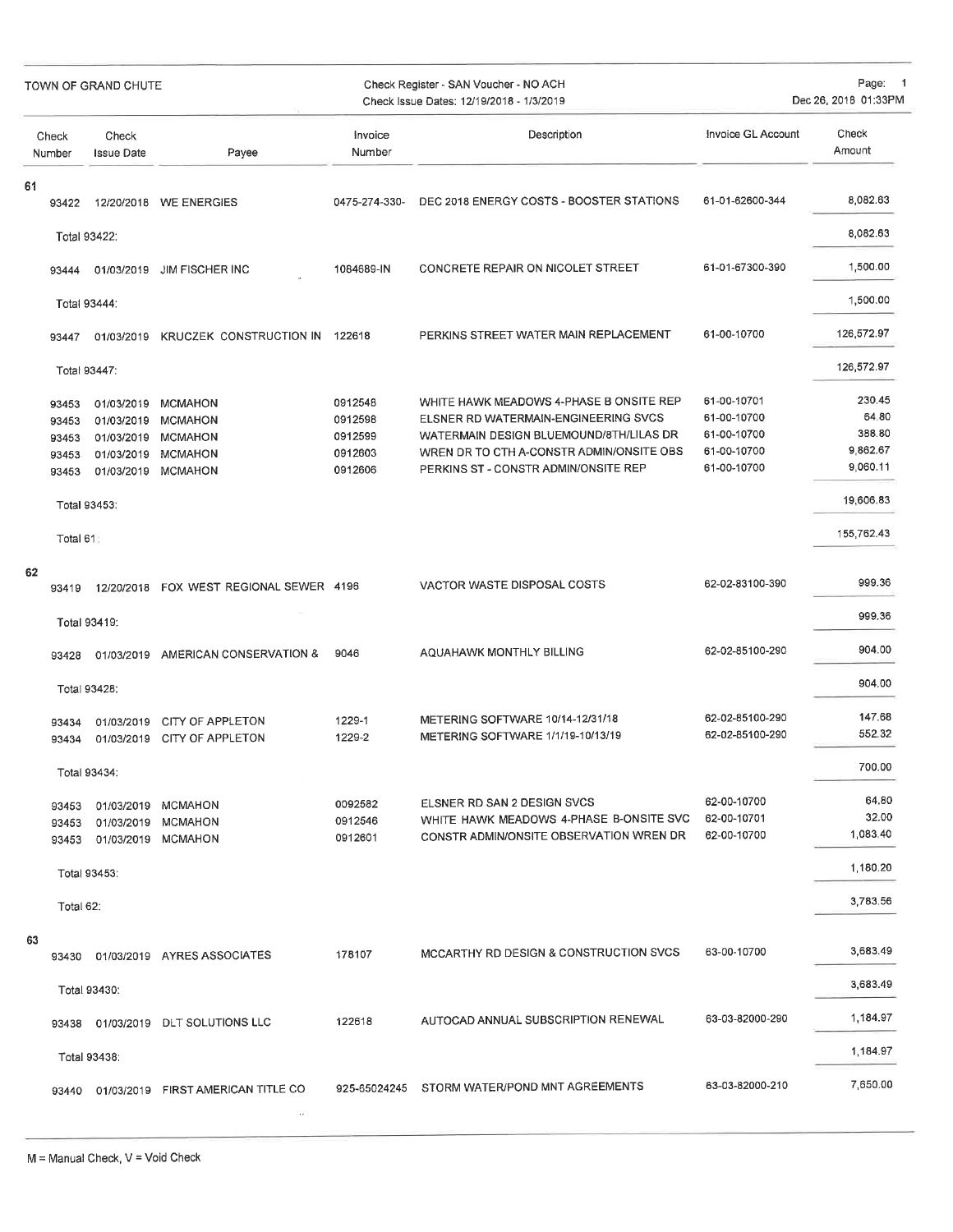TOWN OF GRAND CHUTE

Check Register - ACH SAN Prepayment Report Check Issue Dates: 12/12/2018 - 12/25/2018

Page: 1 Dec 26, 2018 01:32PM

| Check                                |                         | Invoice | Invoice GL Acct<br>Description                | Check       |
|--------------------------------------|-------------------------|---------|-----------------------------------------------|-------------|
| Number<br>Payee<br><b>Issue Date</b> |                         |         |                                               | Amount      |
| 61                                   |                         |         |                                               |             |
| 12/20/2018                           | <b>CITY OF APPLETON</b> | 1220182 | 61-01-60200-390<br><b>WATER VOLUME CHARGE</b> | 214,268.91  |
| 12/20/2018                           | <b>CITY OF APPLETON</b> | 1220183 | 61-01-60200-390<br><b>CFP/FIRELINE</b>        | 35,384.00   |
| 12/20/2018                           | CITY OF APPLETON        | 1220184 | 61-01-60200-390<br>WATER VOLUME CHARGE        | 184, 174.58 |
|                                      | Total 181220001:        |         |                                               | 433,827.49  |
| Total 61:                            |                         |         |                                               | 433,827.49  |
| 62<br>12/20/2018                     | <b>CITY OF APPLETON</b> | 122018  | 62-02-82600-290<br>SEWER FOR MEMORY MELODY    | 2,585.93    |
|                                      |                         |         |                                               |             |
|                                      | Total 181220001:        |         |                                               | 2,585.93    |
| Total 62:                            |                         |         |                                               | 2,585.93    |
| Grand Totals:                        |                         |         |                                               | 436,413.42  |

Angie Cain, Secretary:

Angie Ouin Date: 12/26/18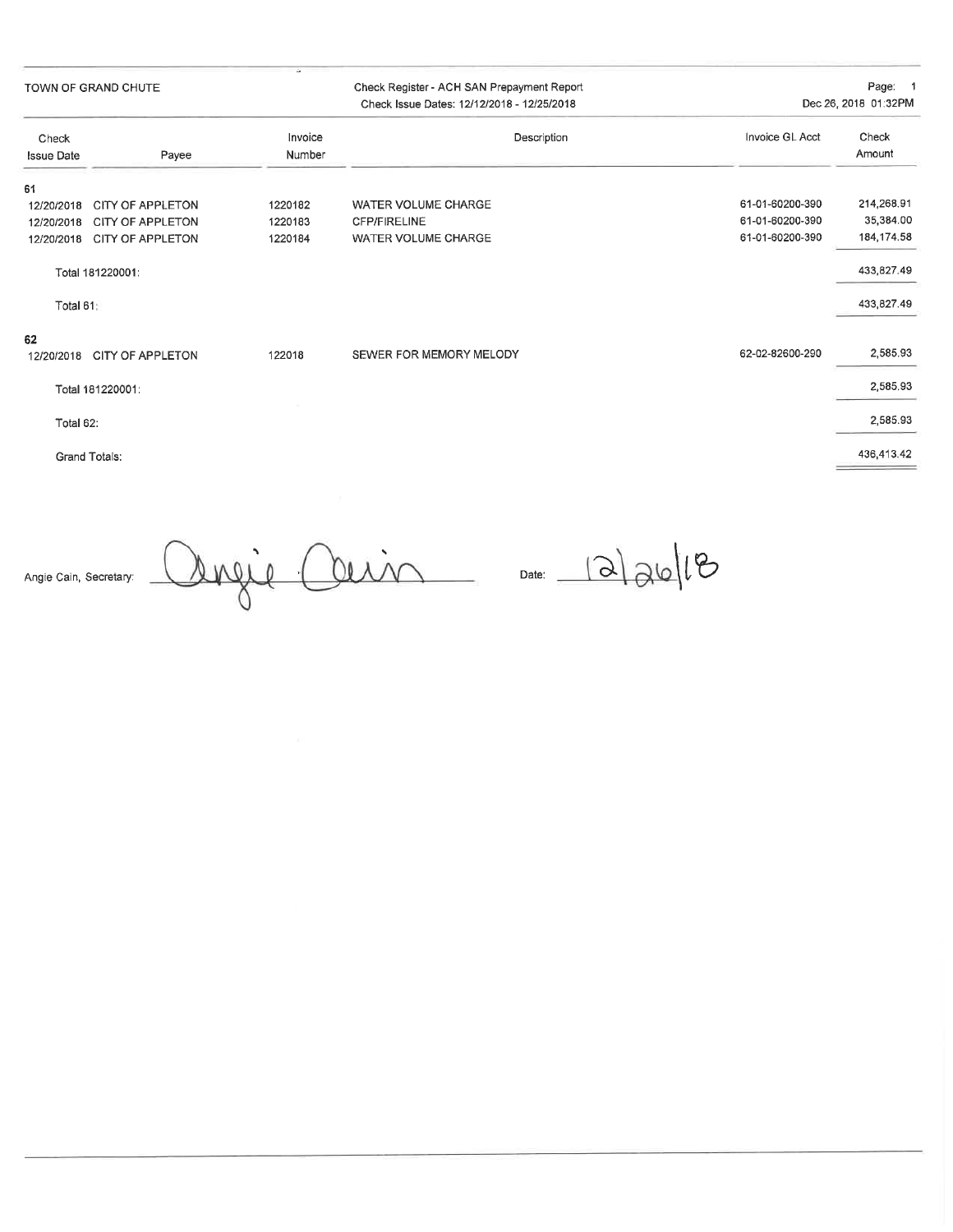

TOPIC: Approve Preliminary Resolution SD3-01-2019 declaring intent to exercise special assessment powers under Chapter 66, Police Powers, Wis. Stats., 2015-16 as amended for W. Greenville Drive (CTH GV) storm sewer installation – 440 feet northwest of N. McCarthy Road to 600 feet southeast of N. McCarthy Road.

| Unfinished Business Reports<br>$\boxtimes$ New Business<br>□ Closed Session □ Ordinance/Resolution | Meeting: Sanitary District 3             |
|----------------------------------------------------------------------------------------------------|------------------------------------------|
| Department Reporting: Public Works                                                                 | Submitted By: Karen M. Heyrman, P.E. Kwh |

**ISSUE:** The urbanization of N. McCarthy Road includes a roundabout at W. Greenville Drive (CTH GV). The deflection required to slow speeds and correct the existing misalignment of these two roads will require transitioning 440 feet northwest and 600 feet southeast along W. Greenville Drive (CTH GV). Storm sewer is needed to improve drainage.

**BACKGROUND/ANALYSIS:** The Town Board approved the preliminary resolution for street reconstruction and urbanization on N. McCarthy Road from W. Wisconsin Avenue (STH 96) to W. Capitol Drive on June 19, 2018. The Traffic Impact Analysis (TIA) and preliminary design that followed has determined that a roundabout is the ideal intersection control at GV and N. McCarthy Road.

**RECOMMENDATION:** The staff's recommendation is to approve Preliminary Resolution SD3-01-2019 declaring the intent to exercise special assessment powers under Chapter 66, Police Powers, Wis. Stats., 2015-16 as amended for W. Greenville Drive (CTH GV) storm sewer installation from 440 feet northwest of N. McCarthy Road to 600 feet southeast of N. McCarthy Road.

#### **FISCAL IMPACT:**  $CIP$

Special assessments would fund some of the cost for street reconstruction and urbanization.

**ATTACHMENTS:** Resolution SD3-01-2019 and exhibits.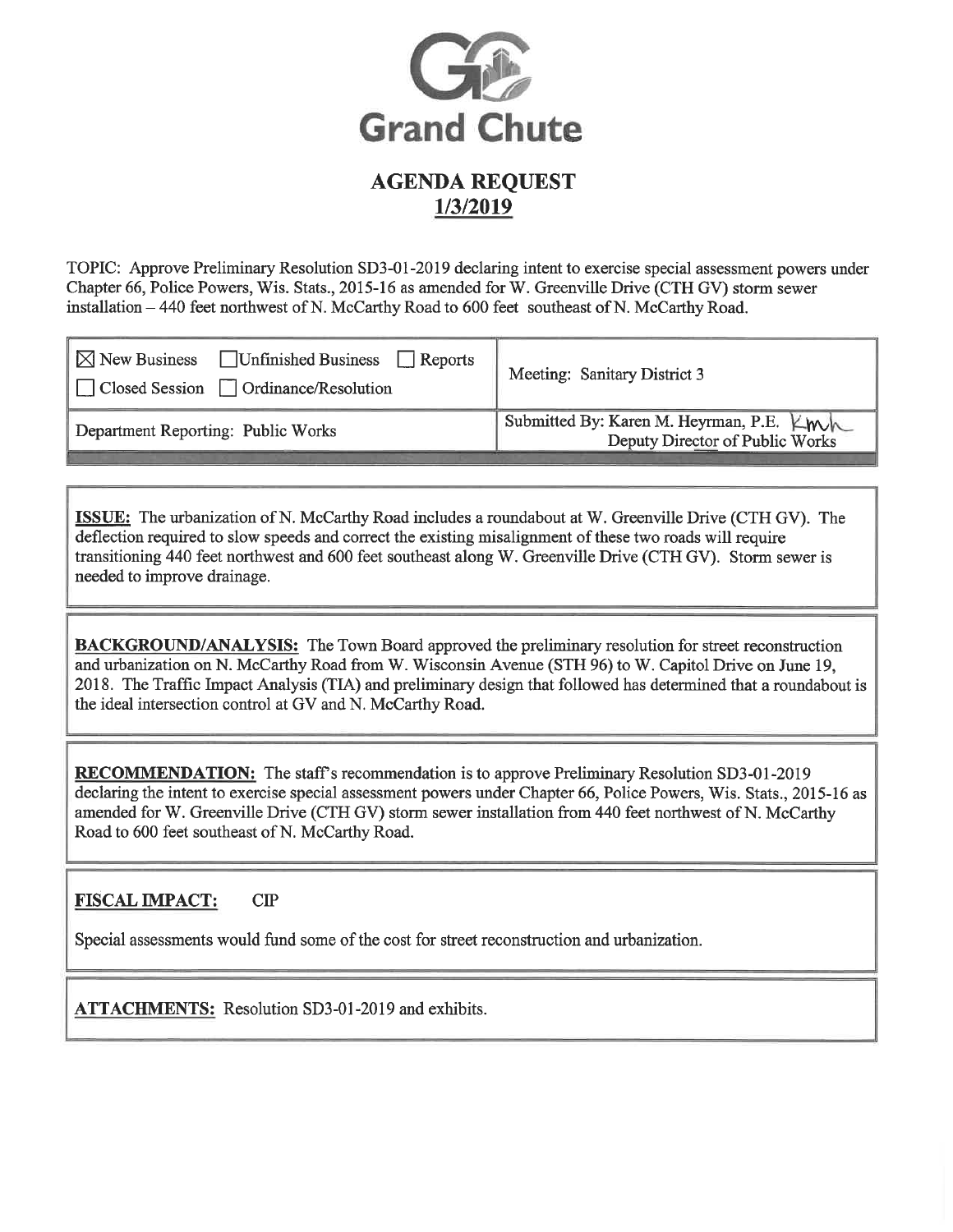# **TOWN OF GRAND CHUTE SANITARY DISTRICT NO. 3** (OUTAGAMIE COUNTY, STATE OF WISCONSIN) RESOLUTION SD3-1-2019

# W. GREENVILLE DRIVE (CTH GV) (440 feet northwest to N. McCarthy Road to 600 feet southeast of N. McCarthy Road)

PRELIMINARY RESOLUTION DECLARING INTENT TO EXERCISE SPECIAL ASSESSMENT POWERS UNDER CHAPTER 66, POLICE POWERS, WIS. STATS... 2015-16 AS AMENDED.

BE IT RESOLVED by the Commissioners of the Sanitary District No. 3, Outagamie County, Wisconsin as follows:

- 1. The Sanitary District Commission hereby declares its intention to exercise its powers under Section 66.0703(1)(b), Wis. Stats., 2015-16 as amended, to levy special assessments upon specifically benefitting property within the following described area and map as shown on Exhibit "A" for benefits conferred upon such property by improvement of the following:
	- I. Improvements A. Storm Sewer Installation
	- II. Location of Improvement A. Located in Section 19, T21N, R17E
- 2. The total amount assessed against such improvements shall not exceed the total cost of the improvements. The Sanitary District Commission determines that such improvements shall be made under the police power, and the amount assessed against each parcel shall be on a cost per front foot, area, or unit cost basis.
- 3. The assessments against any parcel may be paid in cash or in the number of installments as outlined in the Special Assessment Policy and according to the Final Resolution of the Sanitary District Commission.
- 4. The Sanitary District/Engineer is directed to prepare a Report consisting of:
	- A. Plans and specifications of said improvements
	- B. A summary of the entire cost of the proposed improvements
	- C. A schedule of proposed assessments showing the properties, which are benefited by the work or improvement

Upon completing such report, the Sanitary District Engineer is directed to file a copy thereof in the Town Clerk's Office for public inspection.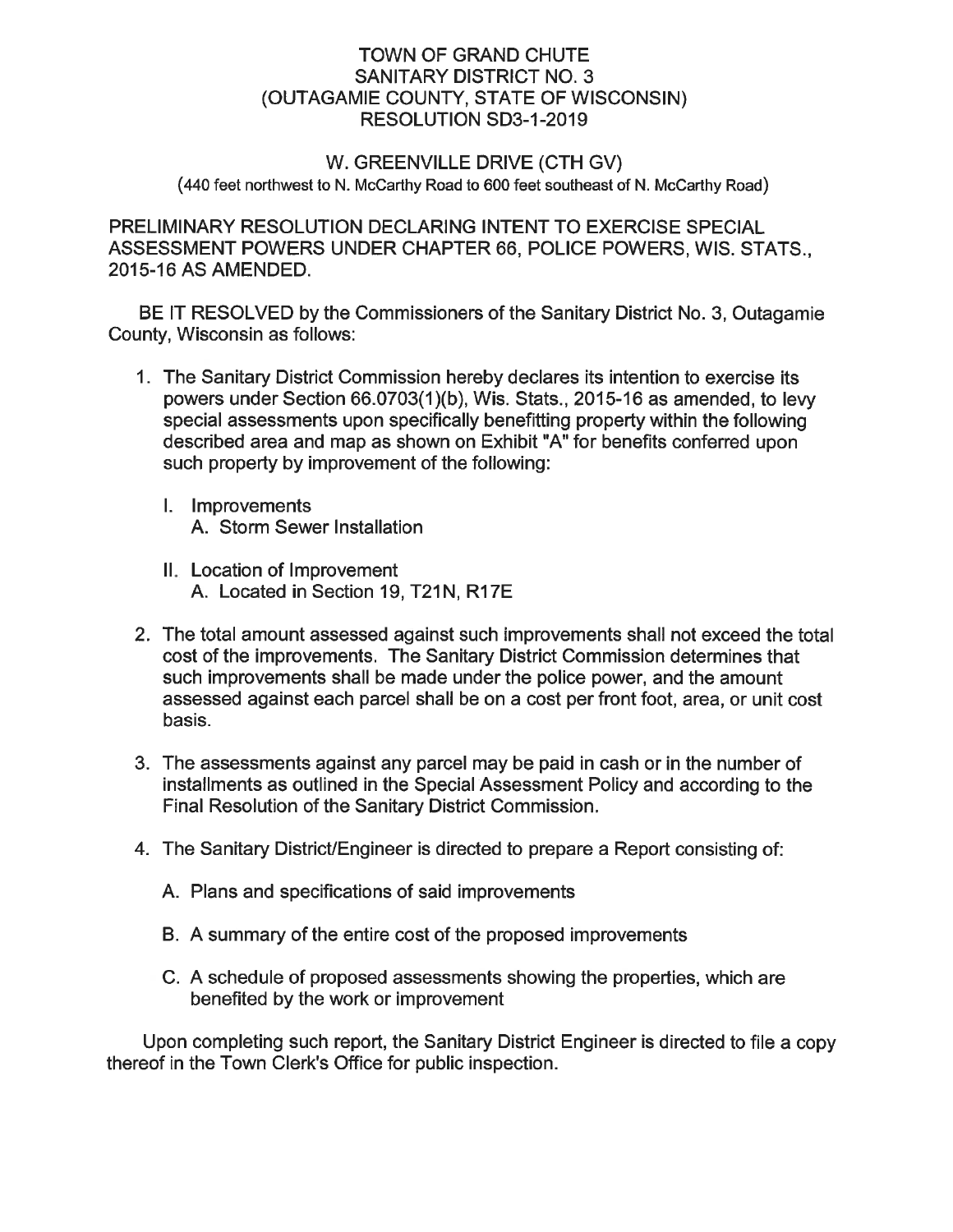5. Upon receiving the report of the Sanitary District/Engineer, the Town Clerk is directed to give notice of a public hearing on such report as specified in Section 66.0703(7), Wisconsin Statutes. The hearing shall be held at the Grand Chute Town Hall at a time set by the Town Clerk in accordance with Section 66.0703(7), Wisconsin Statutes.

**SANITARY DISTRICT NO. 3** 

By: David A. Schowalter President

By: Angie Cain Secretary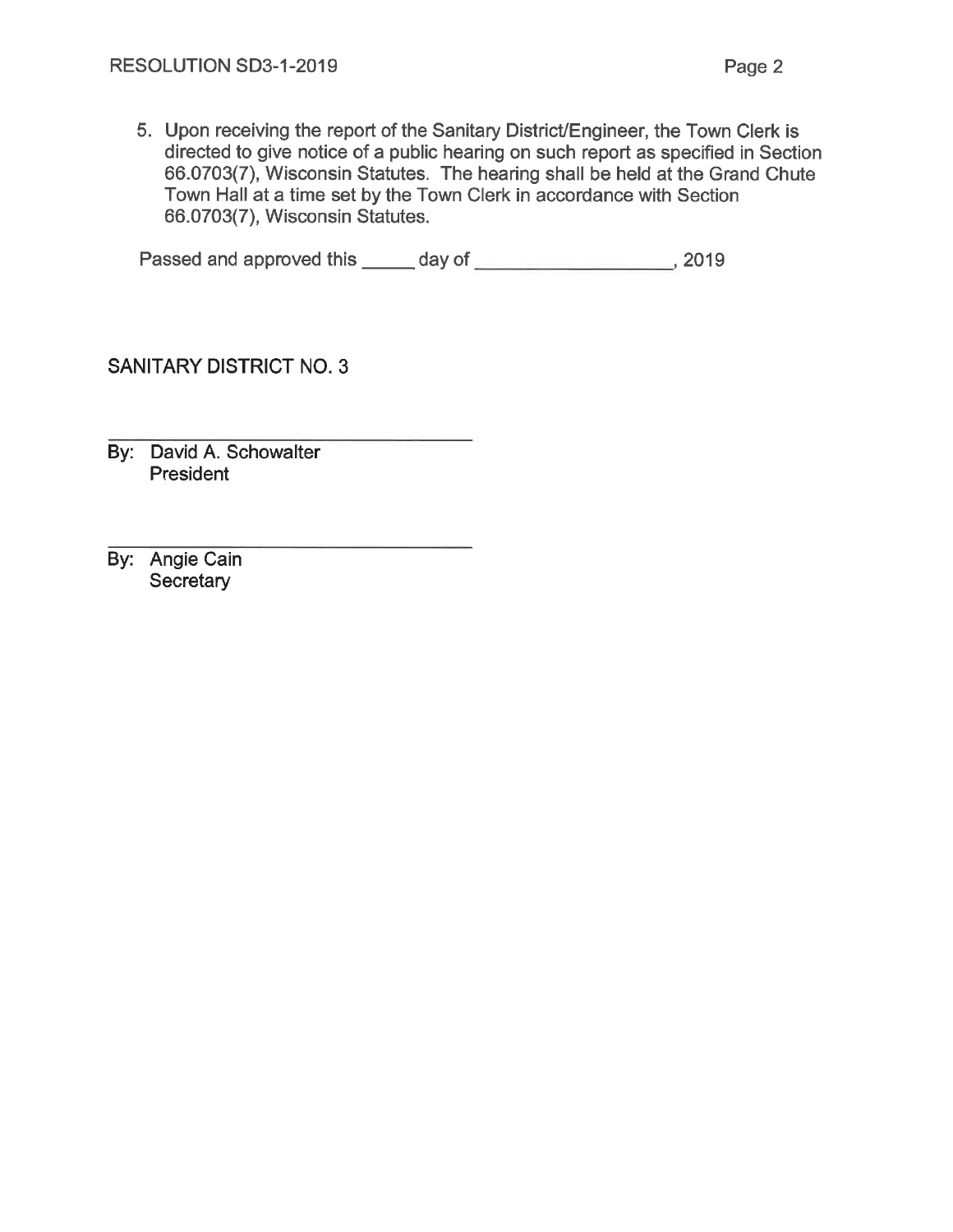CTH GV and McCarty Road Assessment Legal Description

Part of Lot 2 CSM 2601; all of Lot 1 CSM 7553; Lots 71 and 72 KEA Estates; all of Lot 1, Lot 11 and the vacated Frontage Road Edwin E. Kloehn Plat; all of Lots 12, 13, and 14 of the First Addition to the Edwin E. Kloehn Plat; being part of southeast ¼ of the northwest ¼, and the southwest ¼ of the northeast  $\frac{1}{4}$  and the southeast  $\frac{1}{4}$  of the northeast  $\frac{1}{4}$  and the northeast  $\frac{1}{4}$  of the southeast  $\frac{1}{4}$ and the northwest % of the southeast % of Section 19, T21N R17E. Town of Grand Chute. Outagamie County, Wisconsin and described as follows,

Commencing at the east % corner of said Section 19:

- 1. thence N89°51'08"W 33.00 feet along the south lines of CSM 7553 and the said southeast 1/4 of the northeast % to the southeast corner of Lot 1 CSM 7553 and the point of beginning;
- 2. thence continue N89°51'08"W 1290.71 feet along the said south lines to a corner of said Lot 1 and the southeast corner of Tax Parcel 0861-1;
- 3. thence N01°21'07"W 299.7 feet to a corner of Lot 1 CSM 7553 and the northeast corner of **Tax Parcel 0861-1;**
- 4. thence S88°40'44"W 620.07 feet to a corner of said Lot 1 and the northwest corner of said **Tax Parcel:**
- 5. thence S01°20'54"W 660.00 feet to a corner of said Lot 1 and the southwest corner of said **Tax Parcel:**
- 6. thence N63°41'41"W 56.35 feet along the northerly line of (Greenville Drive) CTH GV;
- 7. thence southwesterly 160.43 feet to the northeast corner of Lot 71 KAE Estates;
- 8. thence southwesterly 196.44 feet to the southeast corner of said Lot 71;
- 9. thence northwesterly 169.86 feet along the right of way line of Anita Court to the southeast most corner of Lot 72 said KAE Estates;
- 10. thence northwesterly 174.76 feet to the southwest most corner of said Lot 72;
- 11. thence northwesterly 100.28 feet along the southerly line of lot 11 Edwin E. Kloehn Plat to the southwest corner there of;
- 12. thence north 205.77 feet along the west line of said lot 11 to the northwest corner thereof;
- 12.A thence northwesterly 96.83 feet to the northeast corner of Lot 1 Edwin E. Kloehn Plat and the west line of McCarty Road;
- 13. thence south 200.00 feet along the said west line to the southeast corner of Lot 1 Edwin E. Kloehn Plat and the north line of Sandra Drive;
- 14. thence west 51.69 feet along the northerly line of Sandra Drive;
- 15. thence northwesterly 428.95 feet along the said northerly line to an angle point in Sandra Drive:
- 16. thence west 22.00 feet along the north line of Sandra Drive to the southwest corner of Lot 14 First Addition to the Edwin E. Kloehn Plat;
- 17. thence north 180.00 feet to the northwest corner of said Lot 14;
- 18. thence west 100 feet along a south line of Lot 2 CSM 2601;
- 19. thence south 41.22 feet along an east line of Lot 2 CSM 2601;
- 20. thence west 70.05 feet along the south line of said CSM 2601 to the southwest corner of said Lot 2 and Tax Parcel 0843-3;
- 21. thence north 40.60 feet along the west lines of said Lot 2 and Tax Parcel 0843.3;
- 22. thence N28°53'13"E 57.29 feet along the said westerly line;
- 23. thence N42°43'39"E 71.09 feet along said westerly line to the northwest corner of Tax Parcel 0843-3;
- 24. thence northeasterly 130 feet at right angles to the CTH GV right of way to the northerly line thereof;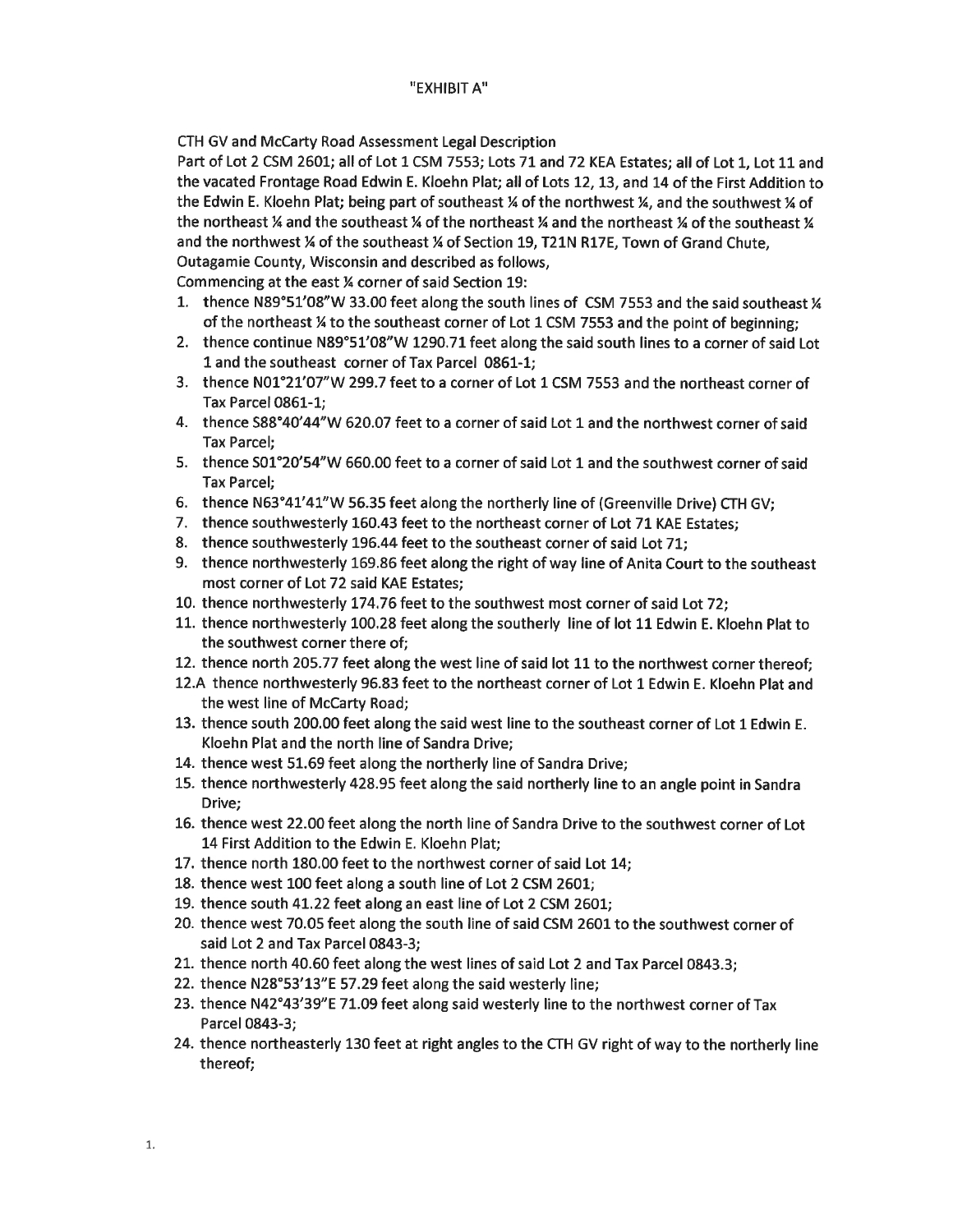- 25. thence northwesterly 807.80 feet along the said northerly line of CTH GV to the west line of the said southeast % of the northwest %;
- 26. thence north 739.81 feet to the northwest corner of the southeast % of the northwest %;
- 27. thence east 3827.43 feet along the north lines of the said southeast % of the northwest % and the said southwest % of the northeast % and the said southeast % of the northeast % and the north line of Lot 1 CSM 7553 to the west line of Olde Casaloma Drive;

The next 15 calls are along the lines of Lot 1 CSM 7553;

- 28. S02°13'50"E 10.30 feet;
- 29. N89°44'57"W 123.95 feet;
- 30. S00°17'11"W 146.64 feet;
- 31. S89°42'49"E 126.21 feet;
- 32. S01°28'46"E 65.59 feet;
- 33. N89°41'36"W 150.21 feet;
- 34. S01°02'45"E 278.98 feet;
- 35. S89°39'36"W 25.78 feet;
- 36. S01°01'05"E 104.97 feet;
- 37. S88°55'41"W 274.29 feet;
- 38. S01°05'04"E 678.67 feet:
- 39. S89°48'54"E 274.29 feet;
- 40. S01°04'19"E 3.00 feet;
- 41. S89°51'08"E 175.75 feet;
- 42. S01°04'19"E 30.01 feet to the point of beginning.